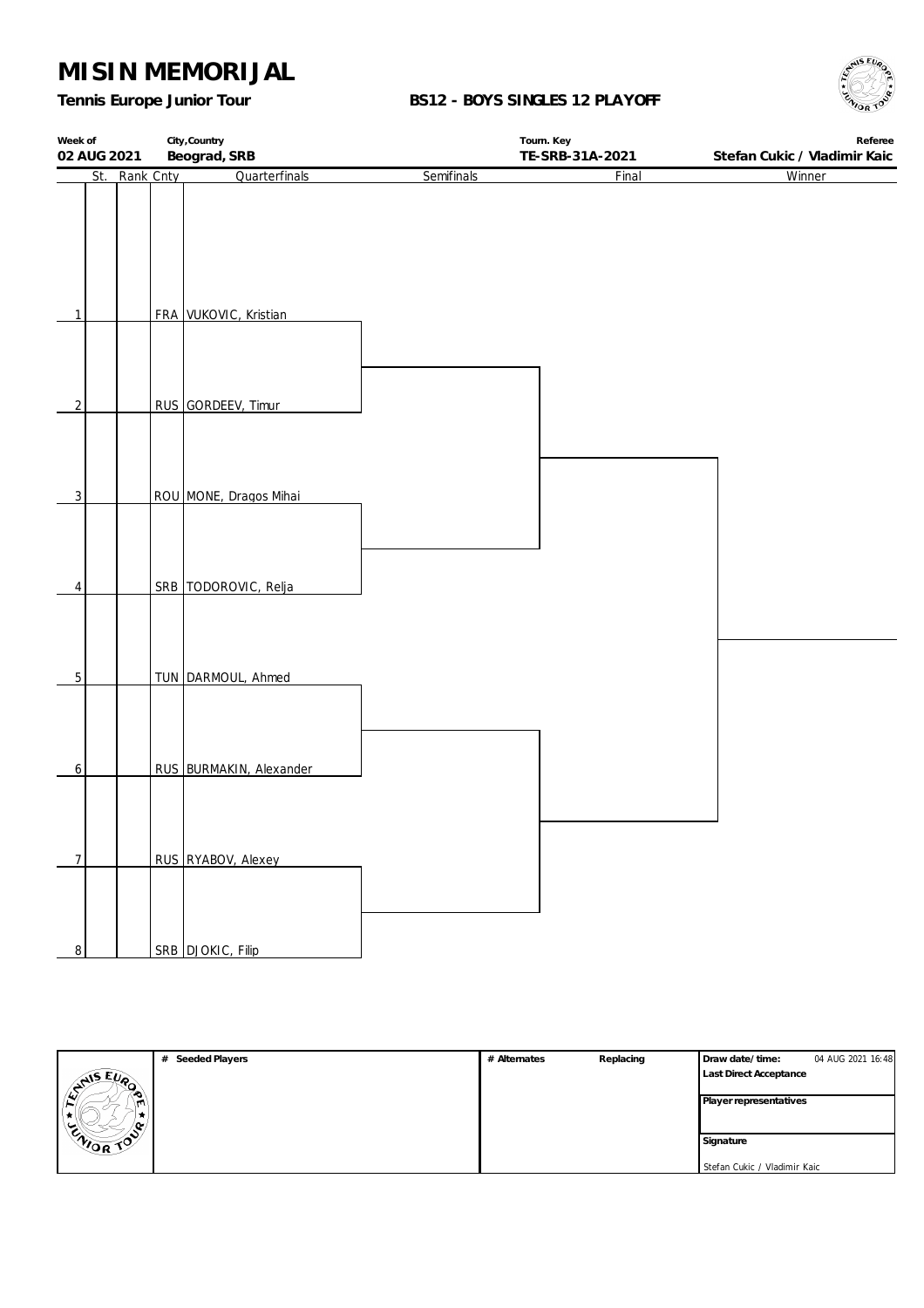*Tennis Europe Junior Tour*

#### **GS12 - GIRLS SINGLES 12 PLAYOFF**



| Week of        | City, Country |                          |            | Tourn. Key      | Referee                      |  |  |
|----------------|---------------|--------------------------|------------|-----------------|------------------------------|--|--|
| 02 AUG 2021    |               | Beograd, SRB             |            | TE-SRB-31A-2021 | Stefan Cukic / Vladimir Kaic |  |  |
| St.            | Rank Cnty     | Quarterfinals            | Semifinals | Final           | Winner                       |  |  |
|                |               |                          |            |                 |                              |  |  |
|                |               |                          |            |                 |                              |  |  |
|                |               |                          |            |                 |                              |  |  |
|                |               |                          |            |                 |                              |  |  |
|                |               |                          |            |                 |                              |  |  |
|                |               |                          |            |                 |                              |  |  |
| $\mathbf{1}$   |               |                          |            |                 |                              |  |  |
|                |               | IND MORUSU, Samiksha Rao |            |                 |                              |  |  |
|                |               |                          |            |                 |                              |  |  |
|                |               |                          |            |                 |                              |  |  |
|                |               |                          |            |                 |                              |  |  |
| $\overline{2}$ |               | TUN HERGLI, IRIS         |            |                 |                              |  |  |
|                |               |                          |            |                 |                              |  |  |
|                |               |                          |            |                 |                              |  |  |
|                |               |                          |            |                 |                              |  |  |
|                |               |                          |            |                 |                              |  |  |
| $\overline{3}$ |               | CHN SUN, Xinran          |            |                 |                              |  |  |
|                |               |                          |            |                 |                              |  |  |
|                |               |                          |            |                 |                              |  |  |
|                |               |                          |            |                 |                              |  |  |
|                |               |                          |            |                 |                              |  |  |
| 4              |               | RUS AVTAEVA, Ustinia     |            |                 |                              |  |  |
|                |               |                          |            |                 |                              |  |  |
|                |               |                          |            |                 |                              |  |  |
|                |               |                          |            |                 |                              |  |  |
|                |               |                          |            |                 |                              |  |  |
| $\overline{5}$ |               | RUS BORISOVA, Adelia     |            |                 |                              |  |  |
|                |               |                          |            |                 |                              |  |  |
|                |               |                          |            |                 |                              |  |  |
|                |               |                          |            |                 |                              |  |  |
|                |               |                          |            |                 |                              |  |  |
| 6              |               | TUN SAHNOUN, nour        |            |                 |                              |  |  |
|                |               |                          |            |                 |                              |  |  |
|                |               |                          |            |                 |                              |  |  |
|                |               |                          |            |                 |                              |  |  |
|                |               |                          |            |                 |                              |  |  |
| $\overline{7}$ |               | TUN BENZAIED, Bicene     |            |                 |                              |  |  |
|                |               |                          |            |                 |                              |  |  |
|                |               |                          |            |                 |                              |  |  |
|                |               |                          |            |                 |                              |  |  |
|                |               |                          |            |                 |                              |  |  |
| $\overline{8}$ |               | USA AVRAMOVIC, Ana       |            |                 |                              |  |  |

|                | # Seeded Players | # Alternates | Replacing | Draw date/time:               | 04 AUG 2021 18:32 |
|----------------|------------------|--------------|-----------|-------------------------------|-------------------|
| <b>SANSEUP</b> |                  |              |           | <b>Last Direct Acceptance</b> |                   |
|                |                  |              |           | Player representatives        |                   |
|                |                  |              |           |                               |                   |
|                |                  |              |           |                               |                   |
| ENIOR TOP      |                  |              |           | Signature                     |                   |
|                |                  |              |           | Stefan Cukic / Vladimir Kaic  |                   |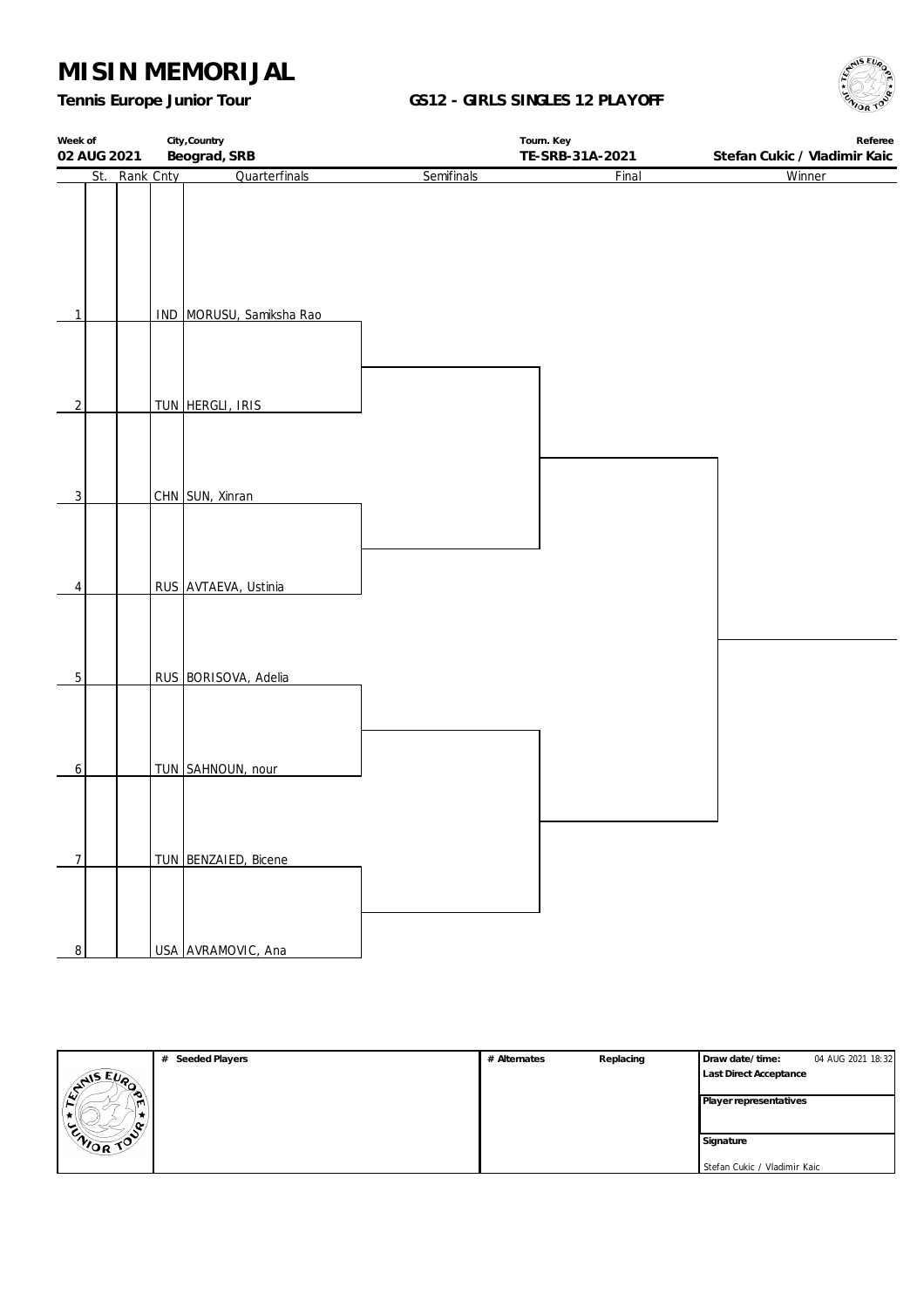*Tennis Europe Junior Tour*

#### **BD12 - BOYS DOUBLES 12 MAINDRAW**



| Week of<br>02 AUG 2021         |            | City, Country<br>Beograd, SRB                                                                       |                                                     | Tourn. Key<br>TE-SRB-31A-2021 | Referee<br>Stefan Cukic / Vladimir Kaic |
|--------------------------------|------------|-----------------------------------------------------------------------------------------------------|-----------------------------------------------------|-------------------------------|-----------------------------------------|
| St.                            | Rank Cnty  | Round 1                                                                                             | Quarterfinals                                       | Semifinals                    | Final                                   |
| $\mathbf{1}$<br>$\overline{2}$ |            | TUN BEN YOUSSEF, Anas<br>TUN   DARMOUL, Ahmed<br>CYP ASADULLIN, Aleksandr<br>CYP   PANAGIDIS, Minas | BEN YOUSSEF, Anas<br>DARMOUL, Ahmed<br>$6 - 36 - 1$ |                               |                                         |
| 3                              |            | ISR   BEN PERETZ, Leehu<br>ISR GAMLIEL, Yarden Shalom                                               | EYAD, Hamood                                        |                               |                                         |
| 4                              |            | YEM EYAD, Hamood<br>AUS   MARKULIN, Nikola                                                          | MARKULIN, Nikola<br>$6 - 26 - 4$                    |                               |                                         |
| 5                              |            | SRB   KRIVOKAPIC, Krsto<br>SRB   TODOROVIC, Relja                                                   | CETIN, Cagan                                        |                               |                                         |
| 6                              |            | TUR CETIN, Cagan<br>RUS GORDEEV, Timur                                                              | GORDEEV, Timur<br>$7-6(4)$ 6-3                      |                               |                                         |
| $\overline{7}$                 |            | RUS LIFANOV, Petr<br>RUS RYABOV, Alexey                                                             | LIFANOV, Petr                                       |                               |                                         |
| $\overline{8}$                 |            | TUR   KALPAKCI, EFE<br>GRE   PERLEGKAS, Vasileios                                                   | RYABOV, Alexey<br>$6 - 36 - 1$                      |                               |                                         |
| 9                              |            | RUS   BURMAKIN, Alexander<br>ROU MONE, Dragos Mihai                                                 | BURMAKIN, Alexander                                 |                               |                                         |
| 10                             |            | SRB   CERAMILAC, Luka<br>SRB SAPIC, Djordje                                                         | MONE, Dragos Mihai<br>$6 - 26 - 0$                  |                               |                                         |
| 11                             |            | MKD   ALEKSOVSKI, Marko<br>MKD VUKIKJEVIKJ, Gorjan                                                  | BARLES, Yonathan                                    |                               |                                         |
| 12                             | <b>ISR</b> | ISR   BARLES, Yonathan<br>SHACHAM, Dor                                                              | SHACHAM, Dor<br>W.O.                                |                               |                                         |
| 13                             |            | CRO MARAKOVIC, Ivan<br>SUI   MLADENOVIC, Lazar                                                      | MARAKOVIC, Ivan                                     |                               |                                         |
| 14                             |            | FRA VUKOVIC, Kristian<br>FRA VUKOVIC, Mario                                                         | MLADENOVIC, Lazar<br>$2-66-2$ [10-7]                |                               |                                         |
| 15                             |            | TUN   MAMI, Malik<br>TUN   NSAIRI, Skander                                                          | MAMI, Malik                                         |                               |                                         |
| 16                             |            | SRB   MOJSEJEV, Stefan<br>SRB ŽIVKOVIC, Minja                                                       | NSAIRI, Skander<br>$6 - 46 - 3$                     |                               |                                         |

|                                                       |                  |              |           |                              | www.tenniseurope.org |
|-------------------------------------------------------|------------------|--------------|-----------|------------------------------|----------------------|
|                                                       | # Seeded Players | # Alternates | Replacing | Draw date/time:              | 02 AUG 2021 13:36    |
| $E_{\nu_{\Omega}}$<br>$\sqrt{\frac{2^{N+5}}{N}}$<br>∼ |                  |              |           | Last Direct Acceptance       |                      |
|                                                       |                  |              |           | Player representatives       |                      |
|                                                       |                  |              |           | MANOR, Eden (ISR)            |                      |
|                                                       |                  |              |           | BEN PERETZ, Leehu (ISR)      |                      |
| ENIOR TOP                                             |                  |              |           | Signature                    |                      |
|                                                       |                  |              |           |                              |                      |
|                                                       |                  |              |           | Stefan Cukic / Vladimir Kaic |                      |